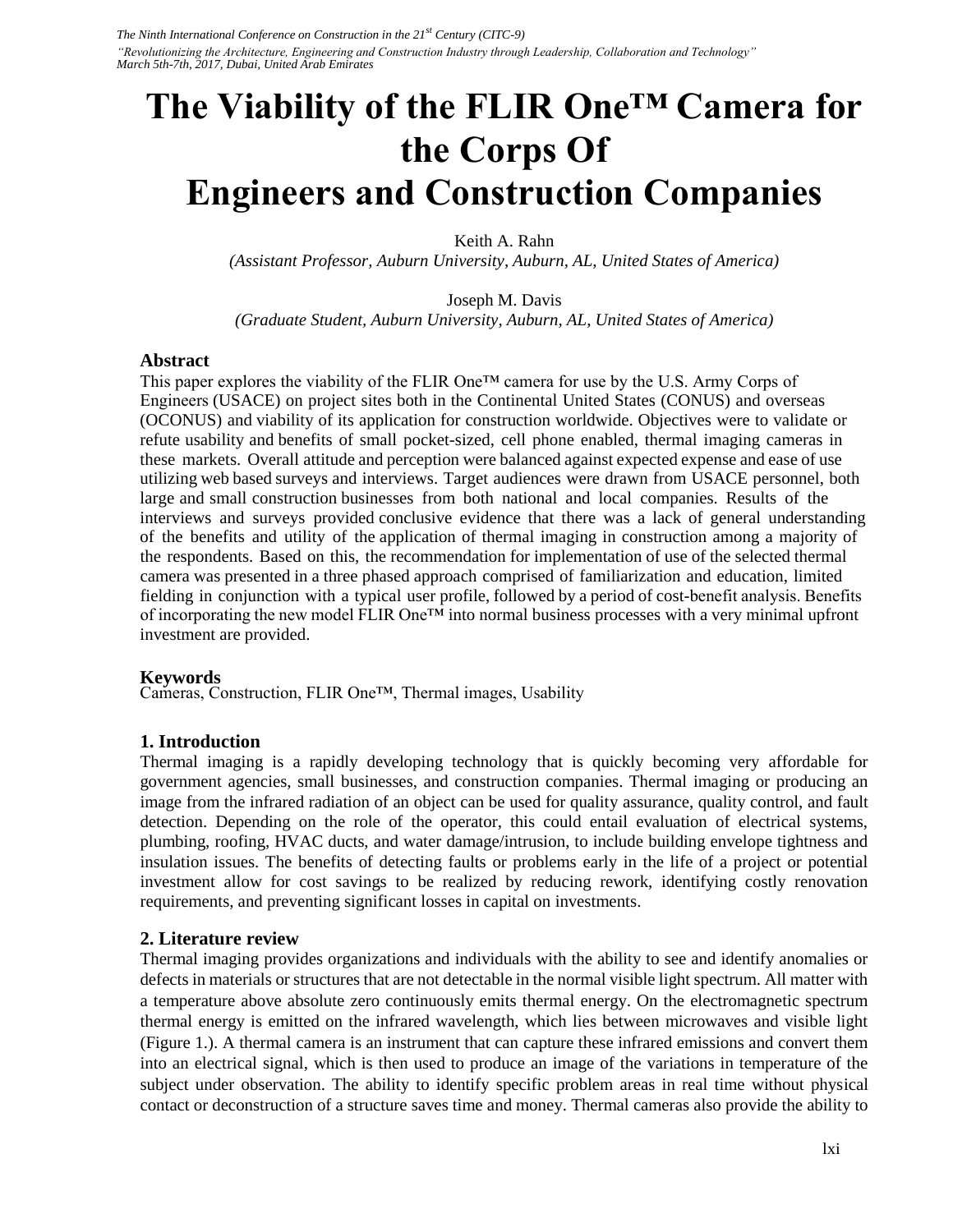identify transient phenomena or conditions that may not be present at all times, but which could become problematic or are indicative of a developing issue (Balaris and Argiriou, 2002).



**Figure 1: Infrared Wavelength In Relation To Visible Light (FLIR)**

Besides enabling non-contact, non-destructive inspection and performance verification of facilities, which can easily identify areas of missing insulation, dampness, moisture ingress, de-lamination, thermal bridging, and thermal leakage, utilizing thermal cameras also is effective for inspections of both electrical and mechanical aspects of a building (Taylor *et al*., 2013). Advantages of using a thermal camera include the ability to inspect electrical and mechanical systems operating under full load conditions, and the capability to survey difficult to access, or hard to reach heating, ventilating, and air-conditioning (HVAC) components and locations. Besides identifying potential or actual problems, thermal cameras can be used to quantify potential energy savings, schedule preventive and predictive maintenance, and set priorities for, or the need for, immediate service to minimize the risk of failure (Balaris and Argiriou, 2002).

One thing that is important to note when using thermal cameras for assessment and inspection of structures is the emissivity value of the material being observed. The emissivity value refers to the efficiency that a particular surface emits infrared energy compared to a surface at the same temperature that is a perfect emitter, a black surface as defined by the Stefan–Boltzmann Law. Non-metallic surfaces tend to have a high emissivity value which indicates thermography will be very effective. Clean, well-polished metallic surfaces have a very low emissivity value, indicating a more challenging inspection using thermography. If these surfaces are coated with paint or oxides, the emissivity increases dramatically (Kylili *et al*., 2014).

Other considerations when working with thermal cameras are atmospheric conditions, such as high winds, dust, and very high or low temperatures. High winds can skew thermal images by transferring temperatures to adjacent areas. High dust content in the air can interfere with accurately reading the surface conditions by obstructing the infrared radiation emanating from the structure. Very high winds can produce thermal drift and result in erroneous measurements. Particularly high temperatures or low temperatures can mask accurate thermal readings. For these reasons, it is recommended that thermal evaluations outdoors take place at night in temperate weather to ensure the most accurate results.

Thermal images are affected by distance from the subject, as well as the incident angle of the observation. Thermal leakage is evident by the dark red areas, and a closer shot at right angles will be required to pinpoint the exact location of concern. Due to the nature of thermal imaging, as the distance from the subject increases, the resolution of the image decreases. This is due to the fact that each image data point represents a larger portion of the entire structure as distance increases (Fox *et al*., 2014). This can be mitigated somewhat by using higher resolution equipment; however, as greater resolution equipment is used, there is an exponential cost growth in price. The benefit gained is minimal and does not justify the additional expense for the type of work being performed. Effective and objective thermal images are taken from a relatively close distance and at right angles to the subject being investigated or documented. Taking the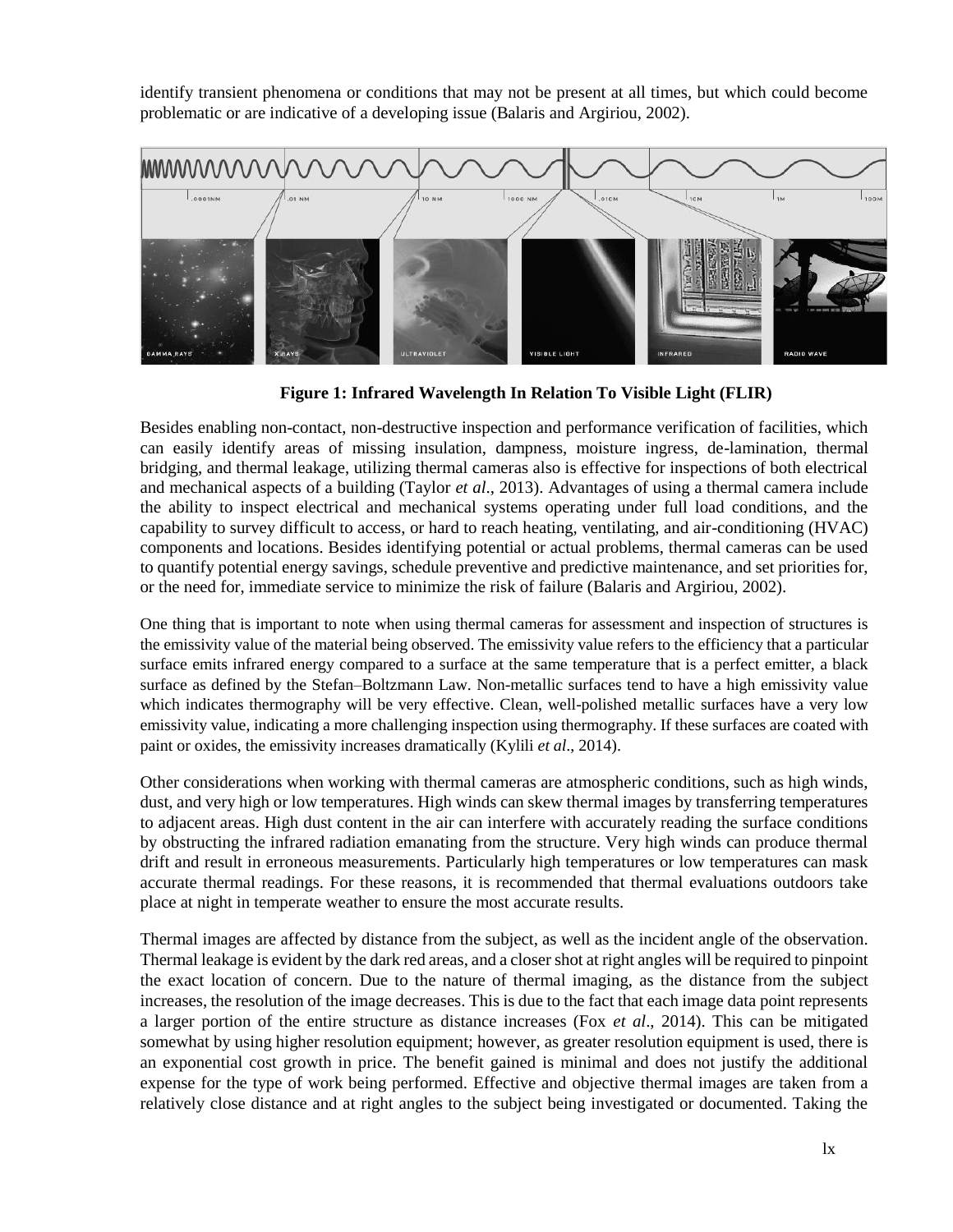images from right angles is important because the image may be distorted depending on the type of material being examined and how thermal radiation is distributed from that material (Balaris and Argiriou, 2002). There are numerous different techniques that can be used to evaluate a structure using passive thermal imaging. These include aerial surveys, automated fly-past surveys, street pass-by surveys, traditional external perimeter surveys, traditional full scope internal and external surveys, repeated surveys, and time lapse surveys. Based on research conducted, the most usable data is generated using the traditional full scope internal and external surveys (Fox et al., 2014). It is intuitive to come to this conclusion as well, as previously discussed range, angle, and environmental conditions all play a role in the quality and viability of the data gathered. In order to obtain the best data, it was demonstrated that walking thru and around a structure will result in obtaining relevant and actionable images.

Thermal cameras provide organizations and individuals with a non-invasive, rapid, accurate, inexpensive, and safe means of evaluating structures and components. Thermal images are non-invasive, allowing the operator to detect and identify problems without physical contact and without expensive deconstruction (Zou and Huang, 2015). It takes only seconds to capture and reveal defects in a structure or identify potential problems compared to the delayed identification and potential safety considerations when relying purely to visual inspection (Aggelis, et al., 2009). Thermal images provide overwhelming evidence of problem areas that would take much more to explain in text. Recent advances in technology have made thermal cameras very affordable to any sized agency or business all the way down to sole proprietors. Capturing images from a distance and not requiring ladders and scaling unsafe buildings provides a much safer means of data collection. A limitation of thermal cameras is obstructions such as frameworks and scaffolds, which can impede accurate analysis (Azenha, et al., 2011). This capability saves time and capital cost that would otherwise be required to run resistance testing and limits the contact time to the time required to replace or repair the areas of concern. Thermal imaging is consistent from electrical to plumbing to HVAC components. For the construction manager, the benefits of testing or monitoring the project during construction provide early identification of potential problems or defects and serves to reduce the cost of corrections. This also allows for required design changes to be made to correct deficiencies and improve performance.

Limitations when working with thermal cameras are limited to understanding how thermal radiation works. Because there is reflected radiation and absorbed heat on the exterior of structures exposed to sunlight during the day, to be most effective, surveys with thermal cameras should be done at night or indoors, and there is not a standard template or procedure for thermographic testing (Taylor et al., 2013). Experience and knowledge of the thermographer is critical in obtaining viable, actionable images. Thermal cameras are limited to the inspection of solid structures and is considered a 'boundary technique', (Kylili et al., 2014) meaning there is a limit to depth to which detection is effective when scanning.

# **3. Methodology**

### **3.1 Research design**

Both a survey and interview process was used to determine experience, perception, and apparent applicability of thermal imaging by both USACE and the construction industry. These results were then analyzed and compiled to produce a consolidated evaluation of the benefits and applicability of using this technology to generate revenue, save on costs, and enhance organizational credibility.

# **3.2 Quantitative data compilation**

Quantitative data evaluated in this study is limited to the capabilities of four thermal cameras. The specific tolerances and capabilities of each model were provided by the manufacturer. The weighting of the importance of each area evaluated was based on the results of the surveys conducted and the interviews. The relative importance of each factor was assigned a corresponding weight, which was then applied to the qualities of the specific thermal camera. The higher the importance of a factor based on the data provided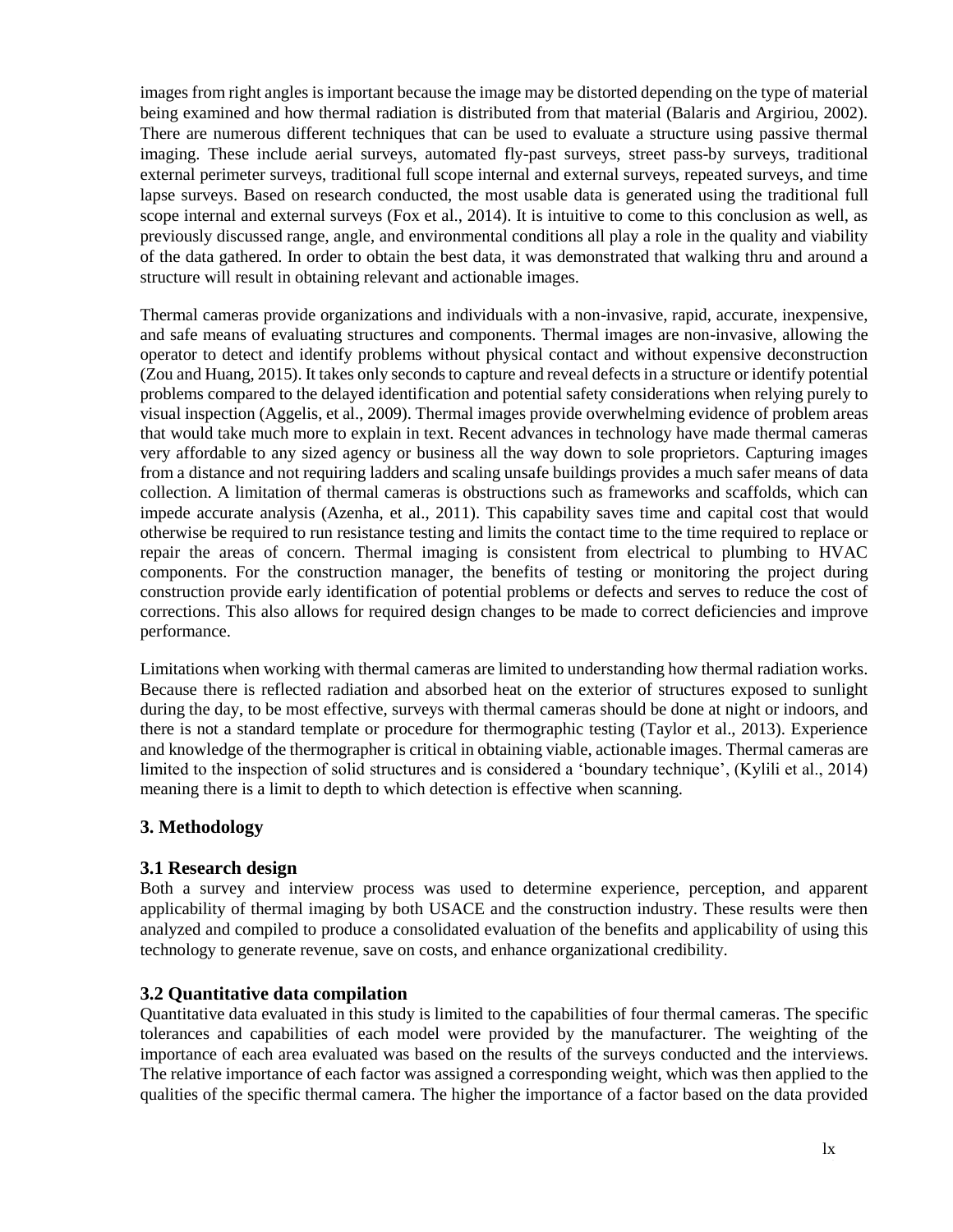through the interviews and the survey, the higher the weight of the evaluation factor.

## **3.3 Qualitative data compilation**

Qualitative data was compiled through topic related interviews and a questionnaire distributed to individuals within USACE, the construction industry, and other related commercial industries. The survey, created on Survey Monkey® was posted on the website Linked-In® and distributed by e-mail to over fifty companies that are members or are associated with the Society of American Military Engineers (SAME). The development of the questionnaire was specifically geared to address the current and potential use of thermal cameras, as well as perceptions of usability and applicability across a wide spectrum of activities. Questions were divided into six sections to include: general information concerning thermal imaging perception within the construction industry, thermal imaging as a company marketing tool, thermal imaging as a project specific tool, thermal imaging as a company training venue, limitations and challenges associated to thermal cameras, and benefits of thermal imaging relative to communication and collaboration.

The interviews were conducted in person, over the phone, and ultimately, via e-mail when the first two alternatives proved to be unworkable. The interview used a set of sixteen specific questions that were primarily open-ended, designed to gauge perceptions and experience with thermal imaging. A few questions were population or classification type questions to allow for segregation of results. One question was designed to elicit the subject to rank order, from one to thirteen, those salient features that could be used to distinguish different thermal camera models based on perceived need or user preferences.

# **3.4 Compilation of results**

Upon completion of the interviews and collection of the survey responses, the results are evaluated and main findings are produced. The evaluation is a compilation of the results of the analysis of both quantitative factors and qualitative factors that were explored in the literature review, the survey, and the interviews. This was based on the compilation of the quantitative factors for the four identified thermal camera units based on the relative importance of each specific factor, as determined by the subjects interviewed. Additionally, the subjective evaluation of responses in the qualitative portion of the survey and interviews was used to finalize the findings and produce the ultimate recommendation.

# **4. Results and main findings**

# **4.1 Qualitative and quantitative results**

The interviews have been used to determine what salient factors are important when considering the application of thermal cameras for USACE and the construction industry. One question in the interview asked the subject to rank order thirteen different items pertaining to thermal cameras. Those qualities that had the same or very similar values were excluded from the ranking question because those particular factors had no impact on the camera selected. Interestingly, software, warranty, and environmental protection were considered to be less important than other characteristics given the austere operational environment of many of the subjects. There were 14 interviews conducted, and of those, 13 completely rank ordered the factors, a response rate of 93%.

Based on the relative importance of the factors, each of the four cameras has been rank ordered using the weighted values. The original FLIR One™ was not the best choice for use by the construction industry even though the price was significantly lower. The enhanced features of the SEEK™ models and the new FLIR One™ outweighed the price savings offered by using the original FLIR One™. The difference between the FLIR One<sup>™</sup> (New) and both SEEK™ models is almost negligible, indicating that either would be a reasonable choice for application. The most important factors based on this data were cost, followed by resolution, then quantitative readings. The factors are slightly different than those of the interview, but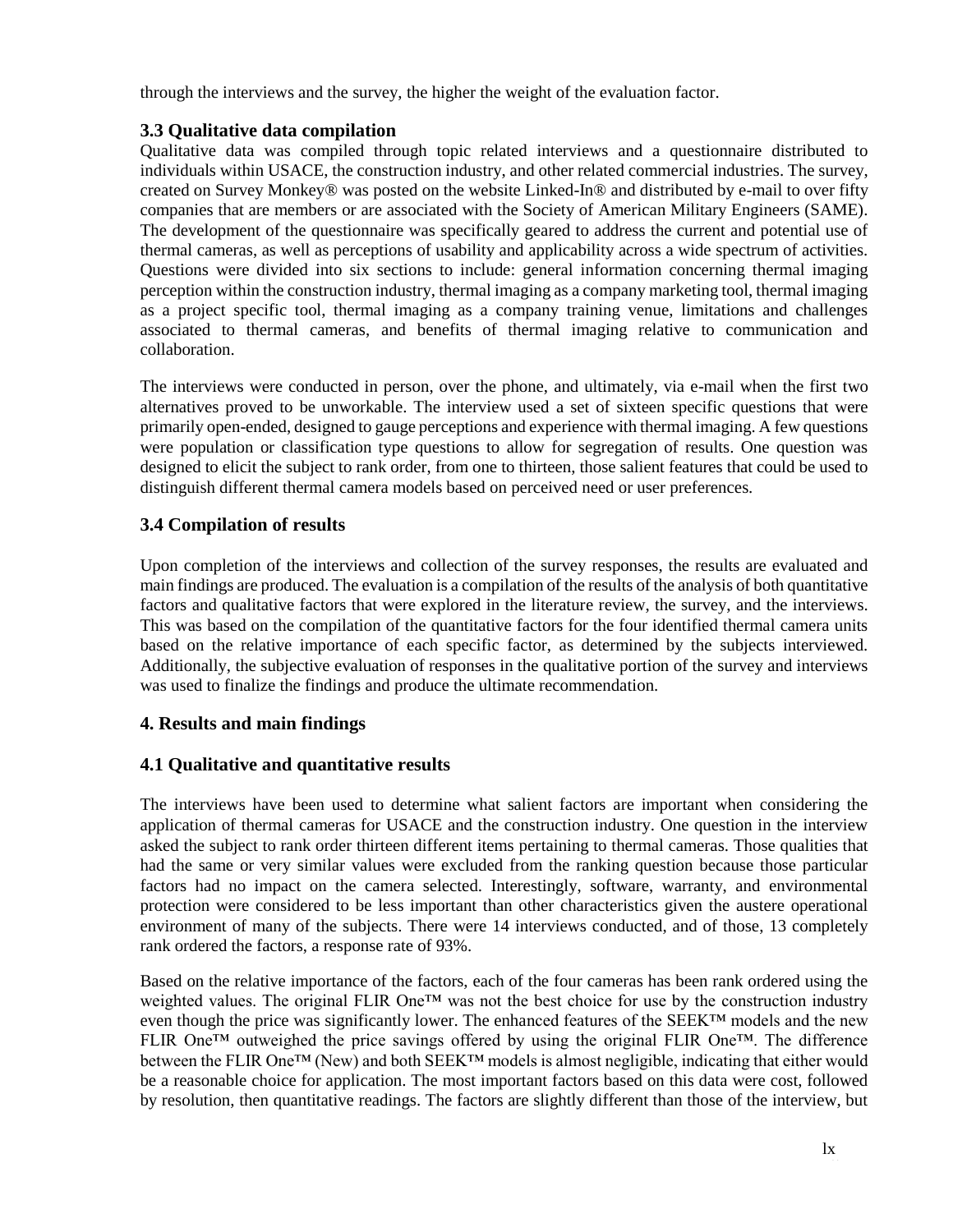the general results are the same. Cost was considered the most important, followed by resolution and size.

## **4.2 Questionnaire results**

The survey concerning thermal imaging in construction was developed and the online resource Survey Monkey® was utilized to distribute the questionnaire to 250 individual companies within USACE and construction industries. Twenty-nine (29) completed surveys were obtained, giving a response rate of 11.6%. The distribution of respondents leaned towards government, design, construction, and prime contractors with respondents mostly 40- 59 years old in the acquisitions and engineering departments. The range of experience (in years) in the construction industry was fairly evenly distributed from zero to over thirty years. An overwhelming majority of the respondents do not use thermal imaging devices. Almost half of those surveyed indicated their organization did not use thermal imaging. Of those that did, a little over 10% indicated daily use of this technology. Over 50% of respondents felt that thermal imaging would be an effective means of disseminating real time information on construction projects. Internal communications, training, and collaboration all were perceived as strengths by a majority of respondents. Security considerations received a generally neutral response balanced between yes, no, and not sure. 50% of the respondents indicated that the risk of implementing thermal cameras was worth the benefit gained, with another 45% unsure. More than 50% of respondents believed that thermal imaging would enhance internal and external communications and collaboration efforts. The most telling question in the survey was question 24, which asked the respondents why they thought organizations within the construction industry were not using thermal cameras. While respondents could choose as many responses as they'd like, from a total of eight different responses, the results showed 77% chose 'Lack of Understanding' and 50% chose 'Too expensive'. The next closest percentage was 'Lack of interest' with 27%, just over half of the lesser of the top two. This indicates that there is a fundamental lack of knowledge concerning thermal cameras and the progress concerning technology development in recent years, as well as the typical 'It is not my job" attitude that seems to have become more prevalent in society today.

### **4.3 Interviews**

The interviews revealed very few individuals had personal knowledge concerning thermal cameras, and even fewer had not ever used them. This created a dynamic of requiring more time just explaining the qualities and capabilities of thermal imaging than time devoted to the actual interview questions. All interviews were conducted using the subjects' working knowledge and experience of thermal cameras. Following the interview, further discussions went into more detail about the benefits and applications of thermal imaging. The general consensus of the interviewees was that thermal imaging could be beneficial, but limited knowledge and experience would limit acceptance and application initially. The concept of using thermal imaging for collaboration and information sharing was seen as a positive addition for most; however, lack of understanding and experience resulted in hesitancy and apprehension. The biggest misconception encountered was the perceived cost of the individual units. After finding out how economically these portable thermal cameras were, all subjects displayed significantly greater interest. Only a few of the subjects interviewed had actual hands on experience with thermal cameras, and those individuals provided more pointed and relevant answers to the various questions. Twenty-five subjects in all were interviewed, however, those included interviews for this research were complete, meaning all questions were answered and the salient features were rank ordered (Table 1).

| Table 1: Rank Order Of Preferences When Considering A Thermal Camera |  |  |
|----------------------------------------------------------------------|--|--|
|                                                                      |  |  |

|        | Rank Order of Importance ( $1 = \text{most to } 7 = \text{least}$ ) Responses |  |  |  |  |  |               | Ranking Response |
|--------|-------------------------------------------------------------------------------|--|--|--|--|--|---------------|------------------|
| Factor |                                                                               |  |  |  |  |  | Average Count |                  |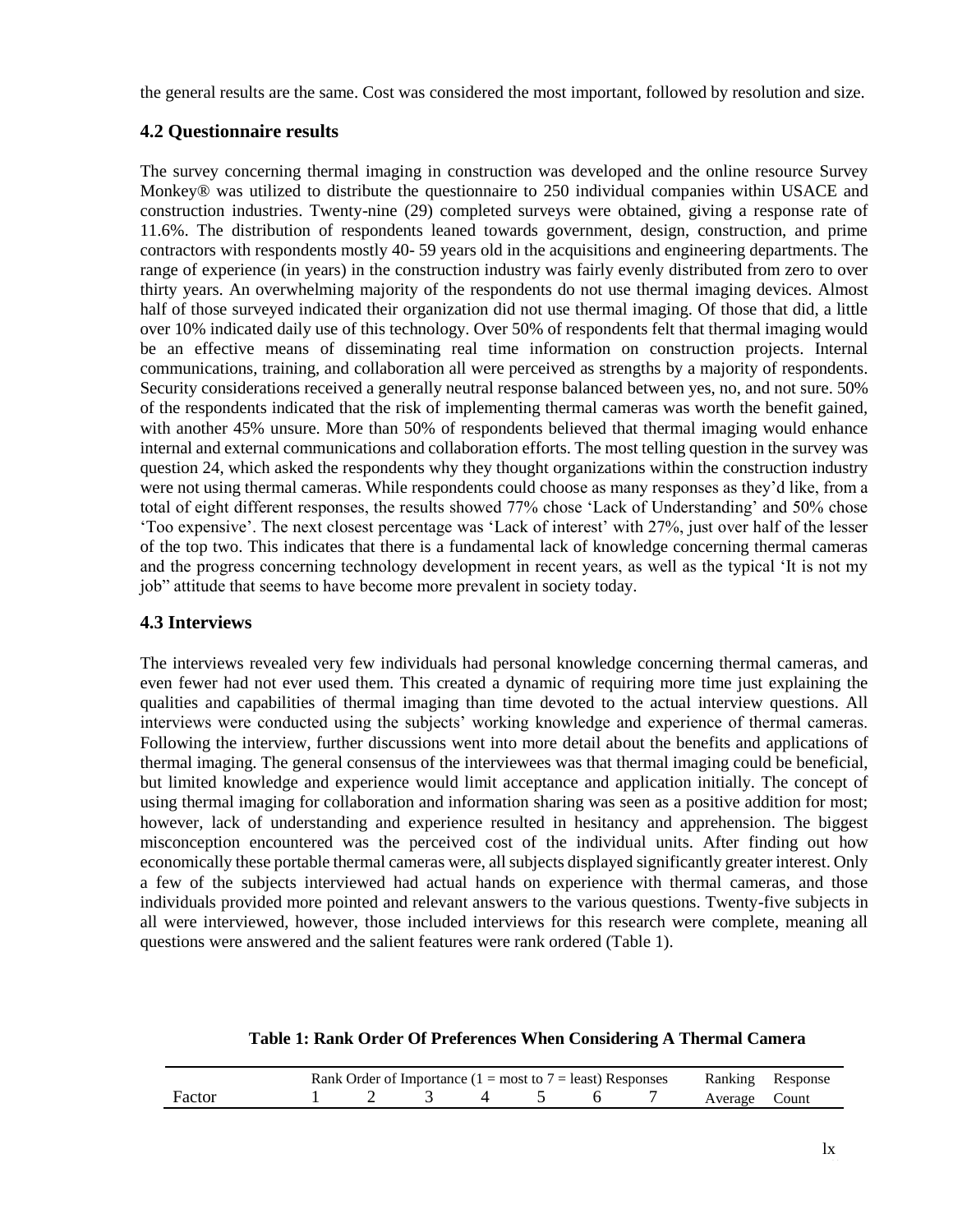| Cost                                                                  | 13               | $\overline{c}$ | $\mathbf{1}$   | $\boldsymbol{0}$ | $\overline{2}$  | $\mathbf{1}$   | 3              | 2.59 | 22 |
|-----------------------------------------------------------------------|------------------|----------------|----------------|------------------|-----------------|----------------|----------------|------|----|
| Size                                                                  | $\overline{2}$   | $\overline{4}$ | $\overline{c}$ | $\mathbf{1}$     | $\overline{c}$  | 6              | $\overline{4}$ | 4.48 | 21 |
| Multi-platform<br>availability (iOS,<br>Windows,<br>Droid,<br>$etc$ ) |                  | $\overline{4}$ | $\overline{4}$ | 3                | $\overline{4}$  | $\mathbf{1}$   | $\overline{4}$ | 4.14 | 21 |
| Resolution                                                            | 3                | 5              | $\overline{4}$ | 6                | 1               | $\mathbf{1}$   | $\mathbf{0}$   | 3.00 | 20 |
| Qualitative<br>Reading<br>S.<br>Contrasting<br>Temperature<br>S       | $\overline{2}$   | $\overline{2}$ | $\overline{4}$ | 2                | $7\phantom{.0}$ | $\overline{2}$ | $\mathbf{1}$   | 4.00 | 20 |
| Quantitative<br>Reading                                               |                  |                |                |                  |                 |                |                |      |    |
| Exact<br>S.<br>$-$<br>temperature<br>differences                      | $\mathbf{1}$     | $\overline{c}$ | 5              | $\overline{4}$   | 2               | $\overline{4}$ | $\mathbf{1}$   | 4.05 | 19 |
| <b>Battery Life</b>                                                   | $\boldsymbol{0}$ | 1              | $\mathbf{1}$   | 3                | 3               | $\overline{4}$ | 8              | 5.60 | 20 |

### **5. Conclusion and recommendations**

Few respondents expressed any knowledge or in-depth understanding concerning the capabilities of thermal cameras, and even fewer had actually utilized this technology. This limitation resulted in more general answers to questions that were looking for more specific and detailed responses concerning thermal cameras and the benefits within an organization. There was a general consensus that the most important factors were cost, size, and weight and display size, in that order. This indicates that besides cost, the real considerations are portability and view-ability (display size). Being able to utilize thermal imaging is viable if obtaining the capability is not cost prohibitive and is not a hindrance in terms of size and weight. Market research has shown that recent advances in technology have enabled manufacturers to produce pocket sized thermal cameras at very reasonable prices compared to those encountered just ten years ago. Historically, thermal cameras have been well beyond the price range of the casual user or even small businesses, and were definitely not a piece of equipment that would be provided to a majority of personnel.

The major limitation that inhibits the application of this technology in USACE is the DoD adherence to the Blackberry platform, which runs on its own proprietary operating system and is incompatible with every model of portable thermal camera currently on the market. This is a problem, but not an insurmountable one for USACE. Many employees have iPhones or Android type phones that are compatible with the thermal cameras evaluated, and using personal phones to take thermographs of unclassified construction projects and then moving them to the Corps network could be accomplished via an air gap machine (a stand-alone computer not attached to the network) to down load the pictures and write them to CD, or by e-mailing the images to themselves.